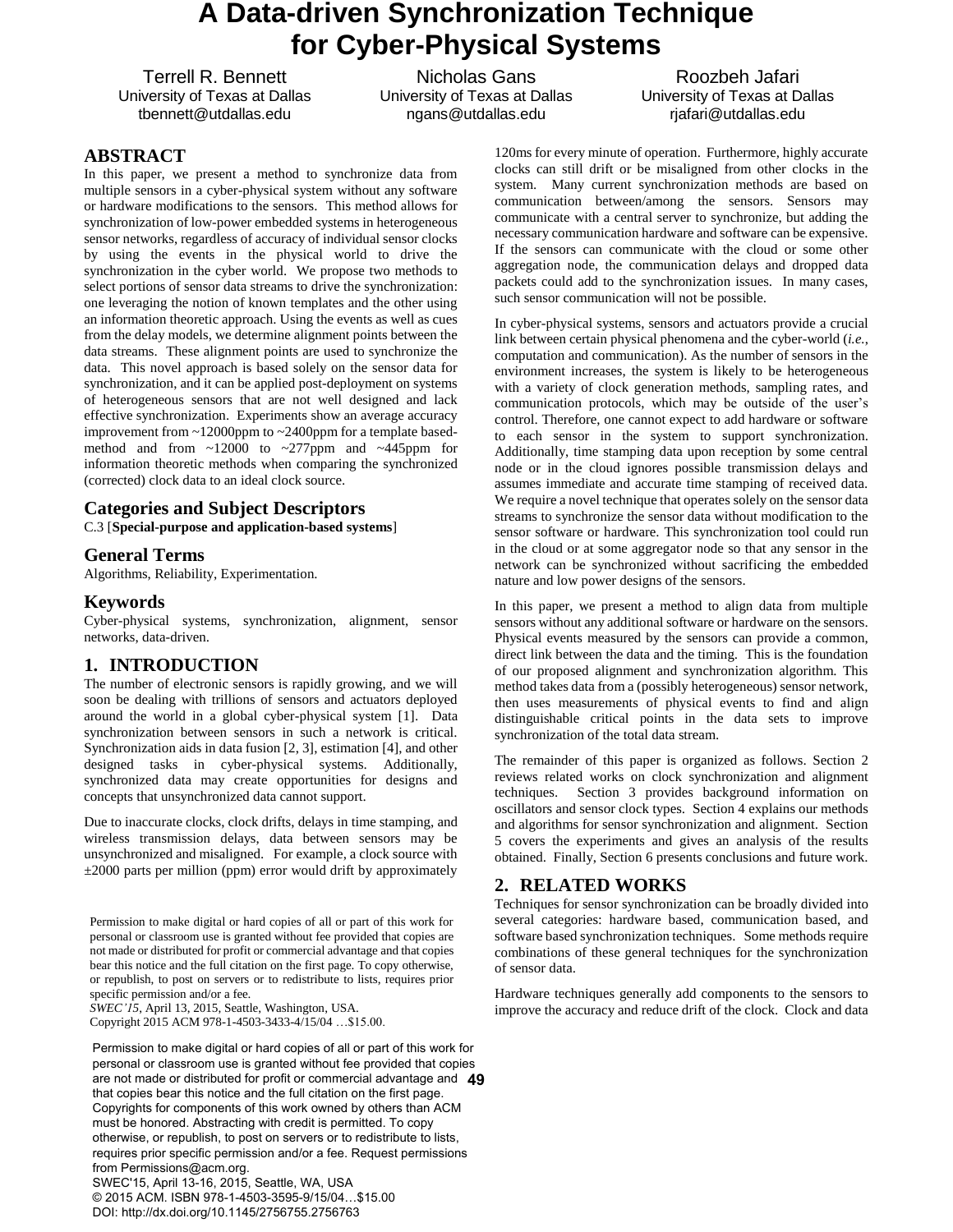recovery circuits synchronize the system by generating special pulsed patterns in the data that provide information for synchronizing clocks [5, 6]. These circuits require modifications for the sender (*i.e.*, sensor) and receiver (*i.e.*, host PC) of the data to handle the encoding and decoding, respectively, of the synchronization pulses in the data. Buevich et al. use a hardware clock-rate adjustment circuit in addition to a power-line sensing circuit to reduce clock drift and keep sensor clocks synchronized to a global clock [7].

Many synchronization methods for wireless sensor networks are based on two-way communication between the sensors or two-way communication with a host. Tabata et al. present a scheme to synchronize clocks in adjacent nodes in a mesh network [8]. The sensors exchange messages to determine master and slave nodes for synchronization purposes. Deemster et al. use a Kalman filter to estimate when the sensor and the host are not synchronized [9]. This information is used to trigger a "synchronization action" (*i.e.* time request) from the host to the sensor. Round trip time and the remote time are then used to synchronize the system. The sensor enters a special timing mode and does not make measurements when handling the synchronization messages.

Other synchronization techniques use software that is not on the sensor to synchronize the data. Olson used a software synchronization technique based on finding low-latency measurements to estimate the delay between a sensor measurement and the time stamp on the host PC for data fusion in a mobile robot [10]. Zaman and Illingworth present a method to restrict clock drift based on events measured by odometry and vision sensors on a mobile robot [11]. This method assumes the clocks are generally closely aligned and further inhibits deviation by detecting the moment when the robot starts to move in both data streams. Bækgaard et al. present a method for synchronizing EEG data with eye tracking data [12]. The blinking signature on each modality is used for synchronization by aligning blink probability functions determined for each modality through cross correlation.

The hardware and communication synchronization methods require the sensor to have special hardware or software to enable the synchronization, which incur extra cost and energy to the system and in some cases, disrupt the measurements. These methods also require complete control over every sensor in the system to keep sensor synchronization. The software methods synchronized the sensors without modifying the sensors. The last two methods discussed improve synchronization by measuring concurrent events on multiple sensors.

Our proposed method can improve synchronization based on known, predetermined events as well as unknown events. Given known events, we generate templates to detect events on one sensor and align them with related events detected on a second sensor. Alternately, if no events are known ahead of time, our method can determine which events from one sensor can likely be used to align with unknown events on a second sensor that measures the same physical phenomena. The proposed method also works with no sensor hardware or software modifications.

## <span id="page-1-0"></span>**3. BACKGROUND**

There are a variety of clocking circuits used in sensors. The accuracy of these clocks typically vary from ±20ppm for a crystal oscillator to ±5000ppm or higher for digitally controlled oscillators (DCOs), voltage controlled oscillators (VCOs), and relaxation oscillators. Oscillators with higher accuracy generally add cost and power to sensor designs. To reduce cost and power concerns, sensors may not always be designed with the most accurate clock

sources. Even sensors with high accuracy clock sources and similar sample rates will see a drift over time. Due to drift and inaccuracies of the clocks as well as transmission delays, all sensors in the system can be considered as sensors with possible poor synchronization and some jitter in the sampling rate.

[Figure 1](#page-1-2) details an experiment to measure delays between multiple clock sources on a single custom sensor. The sensor has three clock sources that were used to timestamp the data, a crystal oscillator, a DCO, and a relaxation oscillator. Please refer to Section 5 for a more detailed description of the sensor. The data was collected from the sensor that started fully charged and ran until the battery was depleted. The graph shows the difference between timestamps for the crystal oscillator vs. the DCO and between crystal oscillator and the relaxation oscillator. With no synchronization, the difference in the measurements is greater than 10 minutes for the DCO and the relaxation oscillator vs. the crystal after 22.5 hours of data collection. This amount of error would make combining data from sensors with these different clocking methods nearly impossible without some form of synchronization.

We note that for this particular sensor, there are two approximately linear segments that occur during the time that the data is captured. Essentially, the delay of the DCO vs the crystal for this sensor changes over time, but it is linear for long periods. The change in slope (*i.e.*, inflection point) between the segments can be seen around sample 6.2 million. A similar change can be seen between the crystal and the relaxation oscillator around sample 12 million. These changes in clock accuracy are likely due to the decrease in the battery voltage of the sensor over time.

Given an event detected in one sensor data stream, these models of delay (*i.e.*, delay profiles) can be used to estimate a range on the data stream of another sensor using a different clock source where the related event can be located. In other words, understanding the clock types on the sensors used can influence the frequency and amount of synchronization (or data alignment) needed in the system, as well as reduce the amount of data necessary to search for critical data points. Furthermore, reducing the size of the search will ideally improve accuracy in matching and synchronization.



<span id="page-1-2"></span>**Figure 1: Clock source differences for over 22.5 hours.** 

# <span id="page-1-1"></span>**4. ALIGNMENT AND SYNCHRONIZATION FORMULATION**

Our proposed alignment method leverages events in the physical world to improve sensor synchronization. Specifically, we search the data streams for evidence of physical events that are monitored by multiple sensors. These events can then be used to align the sensor timestamps. We select one of the sensors in the system and treat this as our "world clock" (*i.e.*, the ideal sensor). Any sensor can be selected without loss of generality, but the most accurate sensor (if known) would generally be preferred.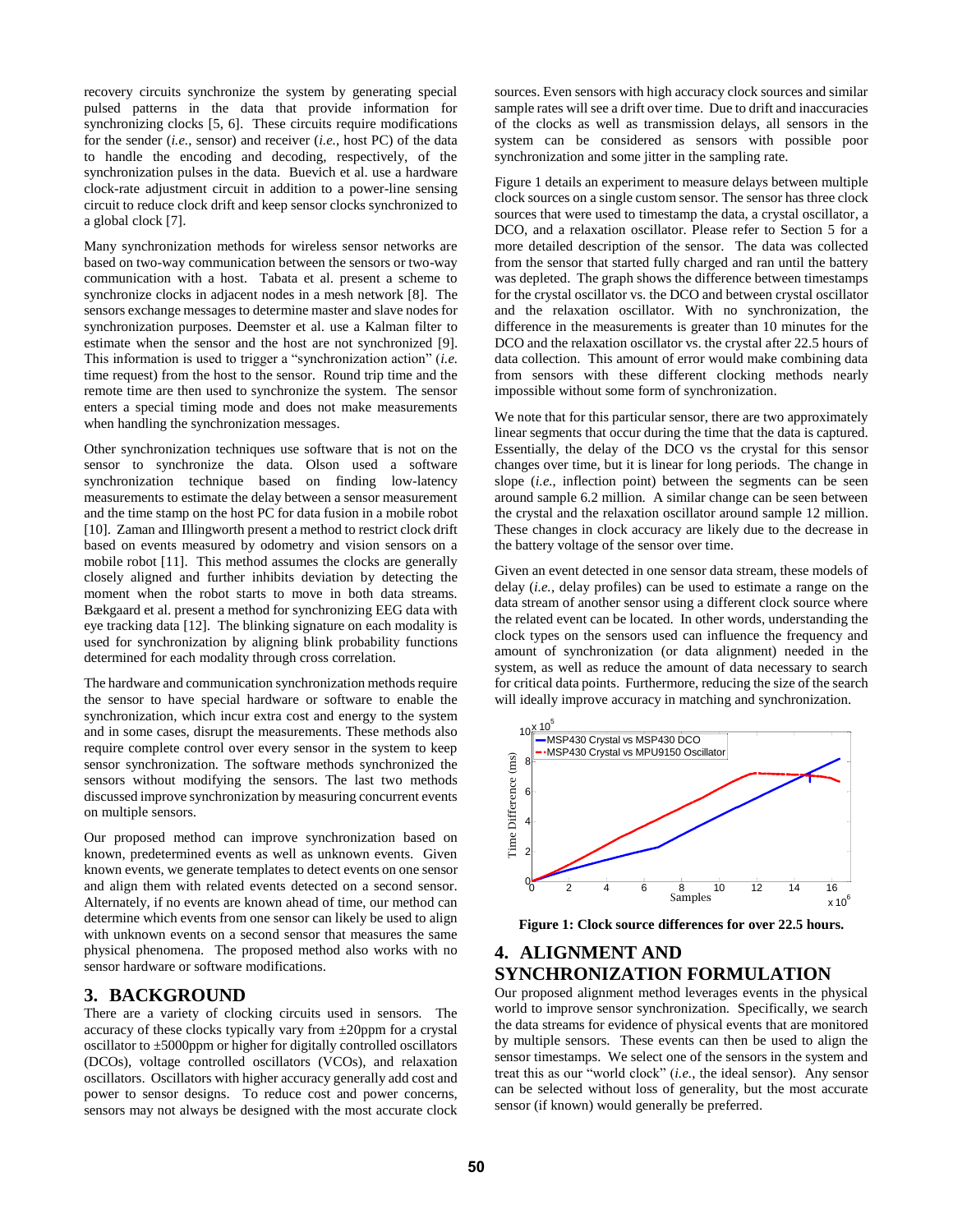#### **4.1 Alignment Concept Formulation**

Consider two sensors,  $S1$  and  $S2$ , that are measuring a physical phenomenon where  $S1$  is the ideal sensor. Sensors  $S1$  and  $S2$ collect sets of data points  $x_i$  and  $y_i$ , respectively, where  $i \in \{1...n\}$ is the time index and  $n$  is the current time. The sensors sample the data with sampling periods of  $T_1 + \epsilon_{1i}$  for  $S1$  and  $T_2 + \epsilon_{2i}$  for  $S2$ where  $T_k$  is the expected sampling period and  $\epsilon_{ki}$  represents the jitter in the sampling period for  $k \in \{1,2\}$ . Each data point is time stamped by a clock source on the sensor generating the following data streams

$$
\mathbf{X} = \{ (x_i, t_i) \}, \ \mathbf{Y} = \{ (y_j, t'_j) \}, \ \ i, j \in \mathbb{N} \tag{1}
$$

where  $t_i$  is the timestamp from the clock source on S1 and  $t'_j$  is the timestamp form the clock source on S2. With these concepts in place, we define alignment points.

*Definition:* An alignment point is a measurement  $(e.g., x_i)$  of a physical phenomenon or event in a sensor data stream that can be accurately distinguished and directly related to a measurement  $(e.g., y_j)$  of the same event in the data stream of another sensor.

For example, a sensor measuring the movement of a light switch and a light sensor would have measurements in their respective data streams related to the events of turning on and turning off the lights.

We denote the correct correspondence between the shared measurements of an event on two sensors as

$$
x_i \equiv y_j \text{ where } i \neq j. \tag{2}
$$

We determine the times related to the data points selected to generate a set of alignment points denoted as

$$
A = \{\{x_i, t_i\}, \{y_j, t'_j\}\}.
$$
 (3)

We select a subset of the alignment points, then use the timing data from one sensor clock source to synchronize the other sensor's clock. For a given alignment point from **A**, we set  $t'_j \leftarrow t_i$ , intuitively, replacing the less accurate clock or time with the more accurate time. After all times in  $A$  are adjusted, the clock data,  $t'$  $(i.e. S2 time)$ , is linearly resampled between the alignment points to create a new time series,  $\hat{t}$ . The new time series is combined with the data points from  $Y$  to create a synchronized data stream

$$
\boldsymbol{Y}_s = \{ \left( y_j, \hat{t}_j \right) \}. \tag{4}
$$

As shown in [Figure 1 a](#page-1-2)nd discussed in Section [3,](#page-1-0) the delays of one clock oscillator vs. another are often approximately piecewise linear over long collection times. However, the clock jitter may make the delay nonlinear over shorter segments. Additionally, other sensors and clock sources likely will not exhibit the same behavior as the clocks on the custom sensor. Without greater knowledge of the delay profiles, linear resampling gives a valid estimation of the timing data between alignment points. Other resampling schemes could be used if more appropriate.

Understanding the delays over long data streams can assist in determining the optimal alignment points for processing large amounts of data and ensuring minimal processing time. If the relative drift between two clocks is known (at least approximately) and piecewise linear over a certain time window, the amount of processing can be reduced by selecting alignment points from  $A$  on either side of the inflection points when the slope of the linear fit changes. Because only two points are necessary to determine a line, distinguishable points closest to the inflection points from the delay profile would likely give the best possible alignment with minimal

processing. If the drift is not constant or nonlinear, more alignment points can be used to improve the synchronization.

A limitation of this technique is the possible matching of the wrong data points in data stream 1 and data stream 2. Minimizing the search range based on knowledge of the possible delays helps to reduce this risk. Highly repetitive/periodic signals could still cause an issue, but single point errors do not propagate any synchronization error beyond the next alignment point. Essentially, the algorithm recovers from any errors at the next alignment point. For long-term collections, it is expected that there will be more time of inactivity, which will also mitigate the risk.

# **4.2 Template-Based Alignment Point Selection**

If previous synchronized data sets for known physical events are available, we can use templates and pattern matching algorithms to extract alignment points from the data streams. [Figure 2 s](#page-2-0)hows an example template for two sensor data streams. The sensors represent the accelerometer data from sensors attached to the thigh of a subject (sensor 1) and a chair (sensor 2) when the subject does a stand-to-sit motion. This two-signal template represents the relationship between the two properly synchronized data streams.

We use dynamic time warping (DTW) [13] to find the locations in the sensor 1 data stream that match the sensor 1 template. The locations in data stream 1 that match the template provide a set of data points for the sensor 1 data stream that indicate a known event. For all data points found in the first data stream, the corresponding data points in the second sensor data stream must be found. We use a registration technique based on mutual information for image registration [14] to compare the templates and both sensor data streams to find these points.

Mutual information is defined as

<span id="page-2-1"></span>
$$
I(X;Y) = \sum p(x,y) \log_2 \frac{p(x,y)}{p(x)p(y)} \tag{5}
$$

where  $p(x)$  and  $p(y)$  are the probability distributions (estimated by histograms) of signal x and signal y, respectively, and  $p(x, y)$  is the joint probability for signal  $x$  and signal  $y$ .



**Figure 2: Sensor 1 (thigh) & Sensor 2 (chair) templates** 

<span id="page-2-0"></span>The templates are treated like a 2-by-*N* image where *N* is the length of the templates. To determine the matching points on the sensor 2 data stream, a search range is selected based on the index of the data point from sensor 1. A sliding window centered around this point on data stream 2 is searched, as illustrated in [Figure 3.](#page-3-1) The alignment point for the data streams is determined by the highest mutual information when comparing the template image against the  $2$ -by- $N$  images from data stream 1 and a sliding window on data stream 2.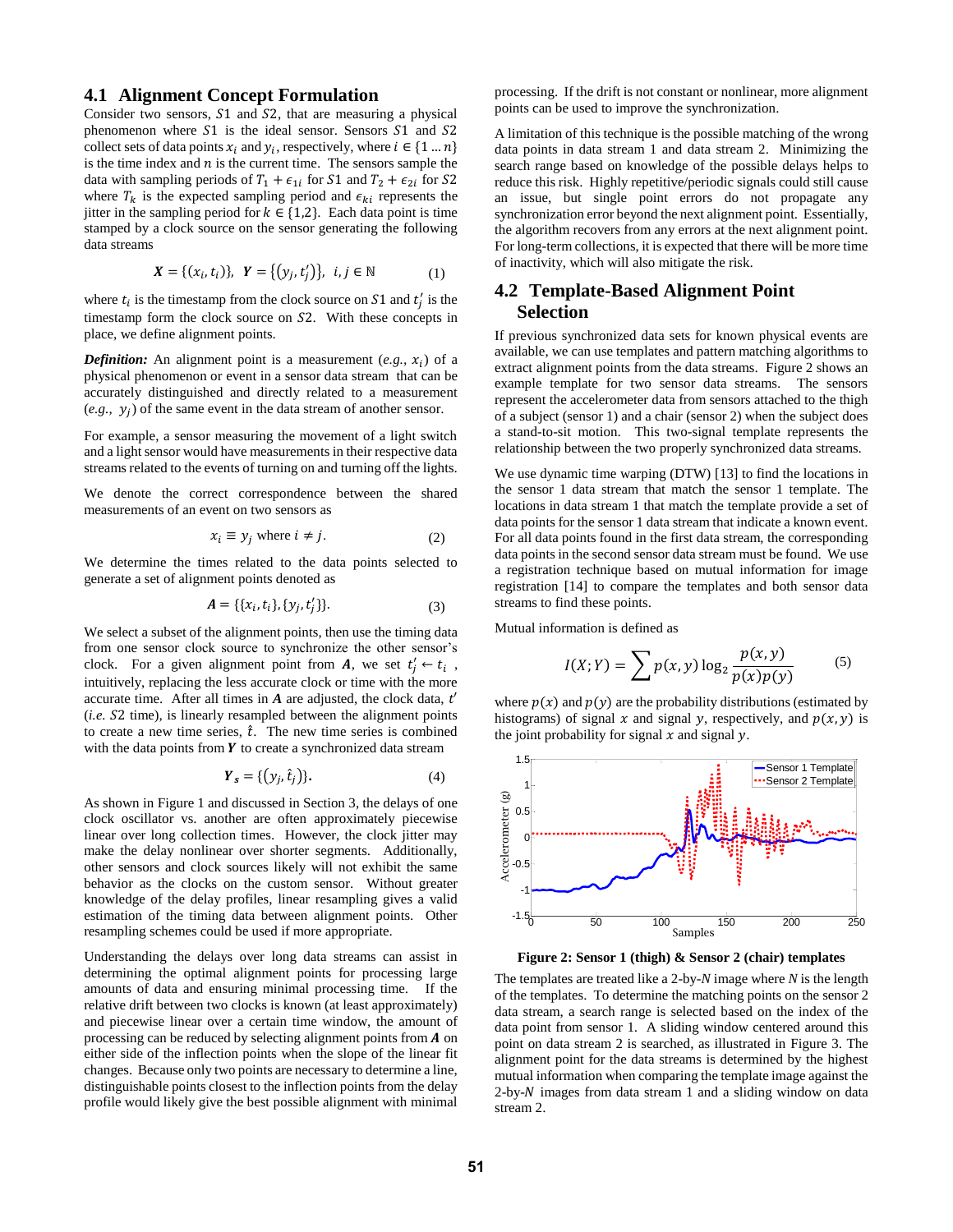

**Figure 3: Matching of 2xN template vs 2xN signal** 

#### <span id="page-3-1"></span>**4.3 Entropy Based Alignment Point Selection**

In many cases, we do not have the full knowledge or understanding of the cyber-physical system. Therefore, we are unable to make a set of templates with ideal timing. In this scenario, possible critical data points on data stream 1 can be found through statistical or information theoretical approaches.

Entropy is a measurement of the randomness of a signal [15] and is calculated as

$$
H(x) = -\sum p(x) \log_2 p(x) \tag{6}
$$

where  $p(x)$  is the probability of a given x in the signal's distribution based on a histogram. Using a sliding window across data stream 1, the entropy is calculated for each window. The highest entropy values give segments of the data stream with the most information (in Shannon's sense) or most "interesting" distributions. The entropy peaks are used to select data points in the first stream that will be used for matching.

[Figure 4](#page-3-2) shows a data stream and the related entropy calculation. The segments of the signal with the highest entropy match the most distinct features of the signal, which is expected. Because we do not know exactly what these data streams represent, we assume that the physical event that creates an "interesting" event on one sensor will also cause a similar event on the other sensors measuring the same phenomena. For example, if one sensor measure vibrations on a bridge while another measures the load on the bridge, a large truck driving over the bridge will cause a significant event in the data streams of both sensors and therefore corresponding high entropy measurements.



**Figure 4: A data stream and the entropy calculated.** 

<span id="page-3-2"></span>Once the data points on the first data stream are selected, the corresponding data points on the second data stream must be determined. This is again done through mutual information as described in [\(5\).](#page-2-1) In this scenario, the mutual information is calculated on the first data stream segment against a sliding window on the second data stream within a range based on the index from data stream 1 and the delay profile. The peak of the mutual information calculation is selected as the corresponding data point

for the second data stream. The two data points and times are combined to make the alignment point.

## **4.4 Alignment Point Subset Selection**

Each alignment point determined by the template or entropy based methods could be used for synchronization of the signals, but this may be computationally expensive depending on the length of the signals and the number of alignment points available. We want to select a subset of alignment points (*i.e.*  $S \subseteq A$ ) for synchronization. Consider that each alignment point  $a_i \in A$ , has a position in the signal,  $p_i$ , and quality score,  $q_i$ , which indicates how well the alignment point can accomplish the alignment. Based on these characteristics, we define two methods for selecting  $S$ .

#### *4.4.1 Regional Peak Selection*

The first method for determining  $S$  is called Regional Peak Selection. Based on the quality score and a region, *, we select the* subset of alignment points. The highest quality score is selected, and other alignment points within the region around this peak are dominated (*i.e.* not selected). All  $a_i$  are ordered by decreasing  $q_i$ and the following  $S$  is determined by

$$
a_i \in \mathbf{S} \text{ if } f \max(q_i), \ |p_i - p_j| > R \text{ and } i > j. \tag{7}
$$

This method prioritizes the quality of the alignment point, but also works to spread the alignment points across the signal. Because of the emphasis on quality, there could be larger regions of the signal with no alignment points if the value of  $R$  is too high.

#### *4.4.2 Binary Search Selection*

The second method of selecting  $S$  is called Binary Search Selection. This method is based on bisecting the signal to select the positions for the alignment points. The number of bisections, which directly drive the number of alignment points, is selected by choosing a level  $L$ . The number of alignment points that this method will select is equal to  $2^L - 1$  as each segment of the signal from the prior level is bisected at the current level. The positions based on the level,  $l_k$ , are used to determine S and is based on

$$
a_i \in \mathbf{S} \; \; \text{iff} \; |p_i - l_k| < |p_j - l_k|, \; \forall \; l_k. \tag{8}
$$

The Binary Search Selection method prioritizes evenly spacing alignment points throughout the signal. It should be noted that some alignment points may be selected multiple times if they are closest to multiple level positions,  $l_k$ . If that occurs, duplicates will be removed

#### <span id="page-3-0"></span>**5. Experiments and Results**

In the experiments, we use a custom sensor board with a Texas Instruments MSP430 microcontroller, and an InvenSense MPU9150 inertial measurement unit (IMU) collecting data at 200Hz. The sensor uses the MSP430 crystal oscillator  $(\pm 20$ ppm), the MSP430 DCO  $(\pm 5,000$ ppm), and the MPU9150 relaxation oscillator  $(\pm 12,000$ ppm) to timestamp the data. Using MATLAB, the alignment algorithms are applied to the sensor data for one sensor using the crystal oscillator timestamp, and the second sensor using the MPU9150 oscillator timestamp.

### **5.1 Metrics**

The alignment algorithms are evaluated using the following metrics

$$
E_{nTot} = \frac{\sum_{i}^{n} |t_i - \hat{t}_i|}{n} \tag{9}
$$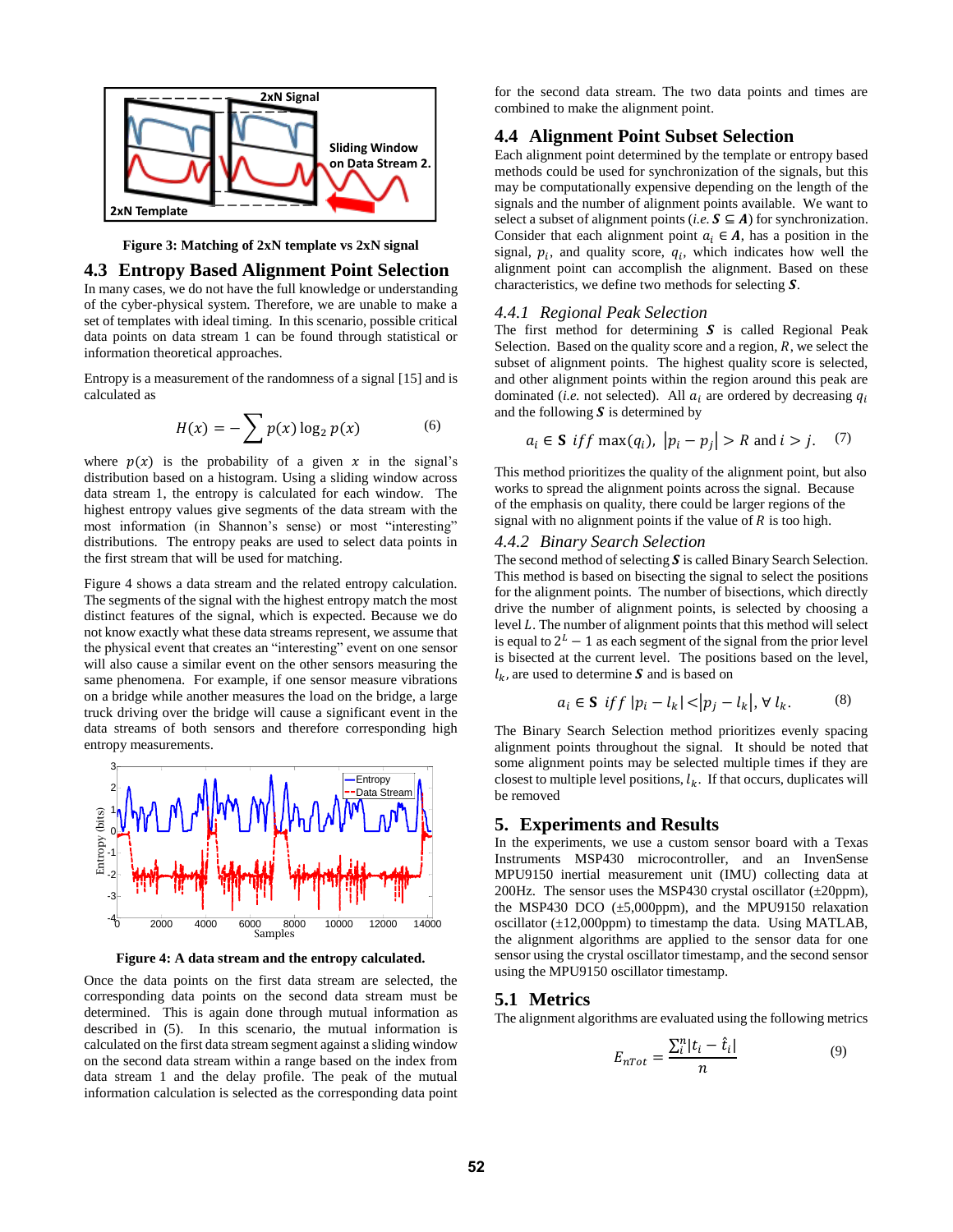$$
ppm = \frac{\Delta t}{T} \times 1,000,000\tag{10}
$$

where  $E_{nTot}$  is a measure of how much the synchronized data differs for all data points through the data point  $n$ , and  $ppm$  is a standard measure of accuracy for clocks.  $E_{nTot}$  takes into account jitter between the synchronized data timing and the ideal data timing while  $ppm$  measures how much drift the sensor has at a specific point relative to how long the sensor has been running. The end points of the clocks are set equal when calculating  $E_{n\tau_0 t}$  to normalize the metric between synchronized and unsynchronized data. We calculate the  $ppm$  using a sliding window of 6000 samples (*i.e.*, ~30s) for each point in the data stream. We use the crystal oscillator on the second sensor as our gold standard. The accuracy of the crystals  $(\pm 20 ppm)$  ensures that the drift between the two sensor crystals will be small  $\sim$  2.4ms max for 60 seconds). Two sets of experiments were designed to test the alignment and synchronization algorithms.

#### **5.2 Template Based Experiments**

The template based experiments were conducted with two sensors and known templates as discussed in section 4.2. In the first experiment, Sensor 1 is attached to the right thigh of a human subject; and Sensor 2 is rigidly attached to the arm of an office chair. The first template represents a stand-to-sit motion on the Xaxis of the accelerometer on the thigh sensor while the second template represents the vertical displacement of the chair measured by the Z-axis of the accelerometer in the chair sensor.

In the second template-based experiment, Sensor 1 is a wrist-worn sensor and Sensor 2 is mounted on an office door. The first template is the X-axis gyroscope on the wrist worn sensor and is used to detect when the door knob is turned. The second template from the sensor on the door uses the X-axis of the gyroscope to detect when the door is opened or closed.

The final template based experiment uses the first sensor on a record-player turntable and the second sensor on the tone arm of the turntable. The Sensor 1 template is the Z-axis gyroscope, which measures the rotation of the turntable. The second template is the X-axis gyroscope of Sensor 2 which represents the arm lifting.

#### **5.3 Non-template Based Experiments**

There were two non-template (*i.e.*, entropy) based experiments. In the first set of experiments, two IMU sensors were rigidly attached to each other (*i.e.*, stacked). In the second experiment, the two sensors were placed on the two arms of a chair. In these experiments, we do not have a template, rather we expect that events causing measurable signals on one sensor will also cause detectable signals on the other sensor. As explained in Section 4.3, entropy is used to select the data points in the first signal, that are then used to find the corresponding data points the second data stream. For these experiments, the same axis and modality (*i.e.*, accelerometer axis) of each sensor was used for signal processing. The window size for a segment was set to 200 samples (*i.e.* ~1s).

#### **5.4 Results and Analysis**

[Table 1](#page-5-1) shows the synchronization metrics for the non-template based and the template based experiments. We compare the subset selection algorithms against each other as well as the original data for the non-template based experiments. The Binary Search method was run with values of  $L$  from two to five showing an average improvement of ~12,000ppm to ~196ppm and ~359ppm for the two scenarios. The Region Peak method was run with values of  $R$  that generated the same number of alignment points as the Binary Search method for fair comparison. The Region peak method showed an average improvement from ~12,000ppm to ~209ppm and ~680ppm for the two scenarios. We used all alignment points for the template-based experiments because of the smaller number of alignment points (*i.e.,* 4 or less). The average improvement for the three template based experiments were from  $\sim$ 11,000ppm to  $\sim$ 5,000ppm,  $\sim$ 1800ppm, and  $\sim$ 200ppm.

Generally, the template-based solution has larger errors than the non-template-based solution except for the last template based experiment. The primary cause of this additional error is the human based movements in the first and second template based experiments. The subject may do the movement (*i.e.*, stand-to-sit and open door) at speeds that vary from the templates. Additionally, the two matching algorithms used for each set of alignment points increases the chances for error in matching and therefore synchronization. The first cause of error is mitigated in the turntable experiment because the machine performs the actions (*i.e.* turning the turn table and lifting the arm) at the same speed each time, which leads to more accurate synchronization.

[Figure 5](#page-4-0) shows the error between the input clock and the gold standard clock as well as the error between the input clock and the synchronized clock based on the Binary Search method with  $L =$ 2. The beginning and end of the clock signals are made equal when generating this figure. Please note that the figure is illustrating the impact of the synchronization as the error between the synchronized clock and the gold standard clock (the area between red and blue lines) is lowering significantly. The error between the gold standard clock and the synchronized clock (after the alignment) corresponds to ~35ppm with an  $E_{nTot} = 1.2$ ms.

[Figure 6](#page-4-1) shows raw sensor data before (red dotted line) and after the alignment (green solid line) and synchronization algorithm for a stand-to-sit versus the chair. At this alignment point, the algorithm adjusts the original sensor clock by 279ms. Due to the factors mentioned for template based alignment, this is not a perfect alignment. There is still an error of about 38ms when compared to the ideal clock source.



<span id="page-4-0"></span>**Figure 5: Input clock error vs gold standard and Binary**  Search Method  $(L = 2)$  for a stacked sensor experiment.



<span id="page-4-1"></span>**Figure 6: Comparison of chair vs thigh sensor alignment**